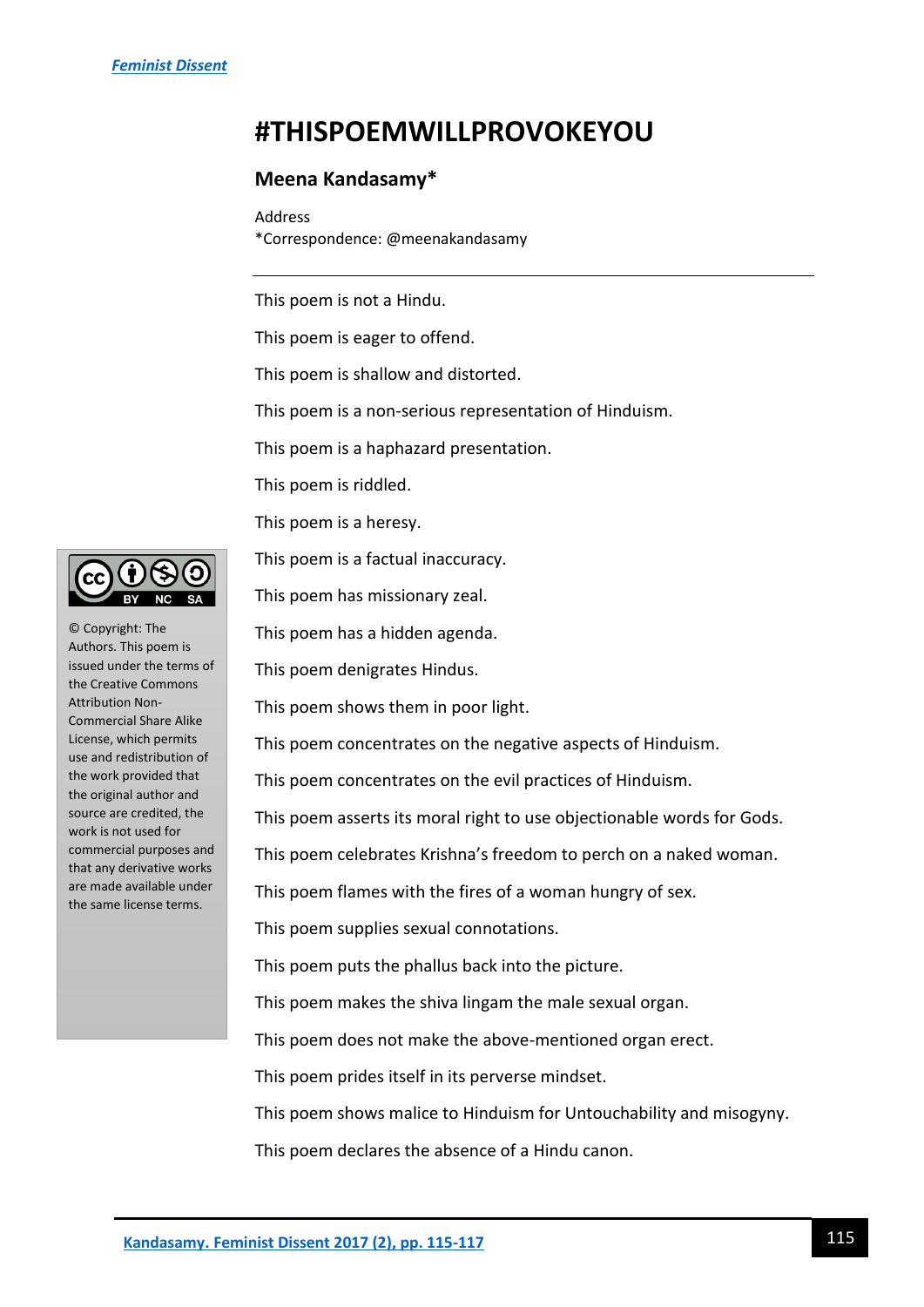This poem declares itself the Hindu canon.

This poem follows the monkey.

This poem worships the horse.

This poem supersedes the Vedas and the supreme scriptures.

This poem does not culture the jungle.

This poem jungles the culture.

This poem storms into temples with tanks.

This poem stands corrected: the RSS is BJP's mother.

This poem is not vulnerable.

This poem is Section 153-A proof.

This poem is also idiot-proof.

This poem quotes Dr.Ambedkar.

This poem considers Ramayana a hetero-normative novel.

This poem breaches Section 295A of the Indian Penile Code.

This poem is pure and total blasphemy.

This poem is a voyeur.

This poem gossips about the sex between Sita and Laxman.

This poem is a witness to the rape of Shurpanaka.

This poem smears Rama for his suspicious mind.

This poem was once forced into suttee.

This poem is now taking her revenge.

This poem is addicted to eating beef.

This poem knows the castes of all the thirty-three million Hindu Gods.

This poem got court summons for switching the castes of Gods.

This poem once dated Karna who was sure he was no test-tube baby.

This poem is not curious about who-was-the-father.

This poem is horizontally flipped.

This poem is a plagiarised version.

This poem is selectively chosen.